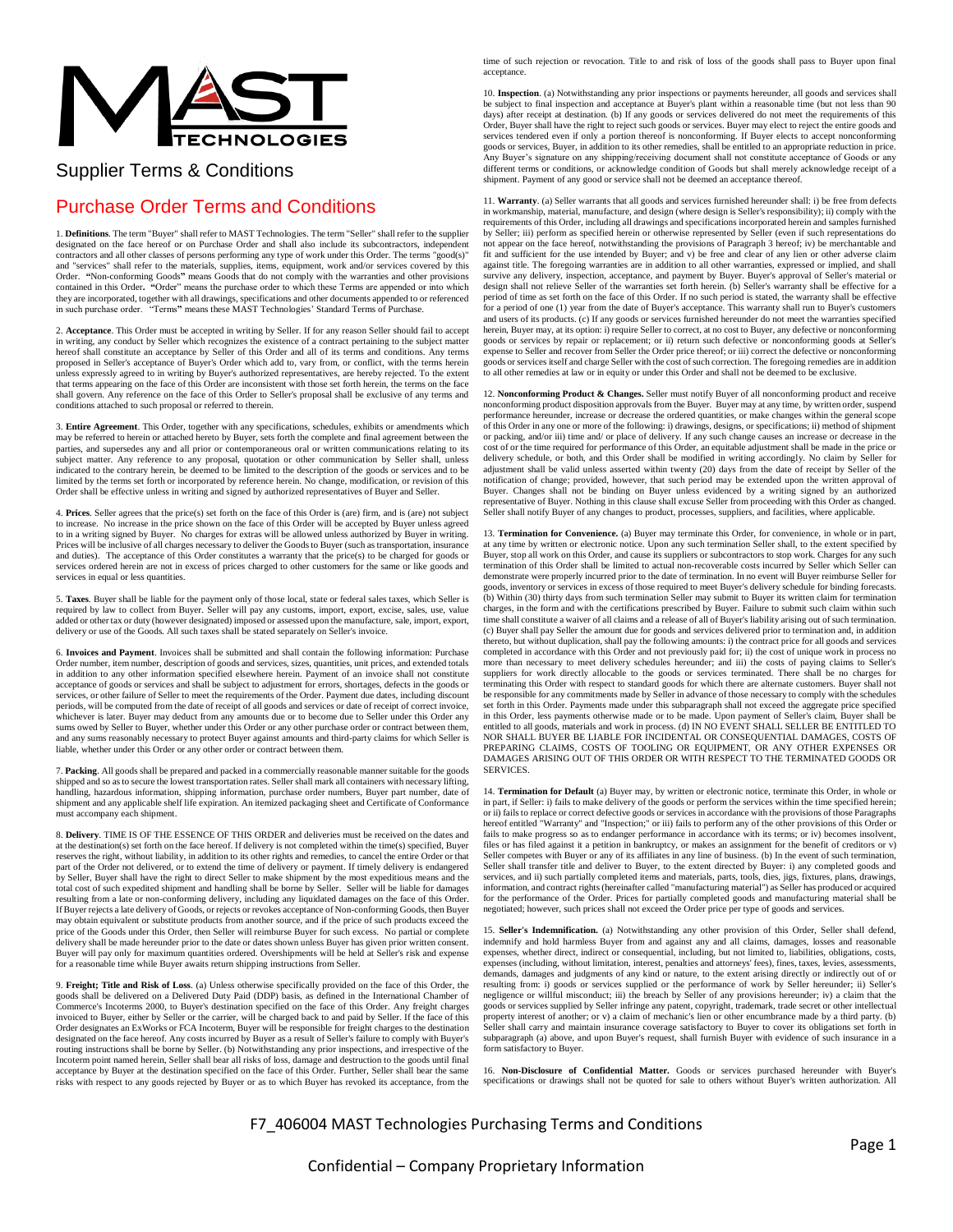specifications, drawings, samples, and other data furnished by Buyer shall be treated as confidential information by Seller, shall remain Buyer's property, shall only be disseminated to those within Seller's organization on a "need to know" basis only, shall not be disclosed to any third party, and shall be returned to Buyer immediately on request.

17. **Buyer Property.** Unless otherwise agreed in writing, all tooling, equipment, material, dies, molds, jigs, fixtures, patterns, machinery, special test equipment, special tapes and gauges which have been furnished, paid for, or charged against Buyer, or which have had their cost amortized shall be deemed Buyer's property. Such property, while in Seller's custody or control, shall be held at Seller's sole risk, Seller will keep an inventory record, conduct annual physical inventories and shall be kept insured by Seller at Seller's expense in an amount equal to the replacement cost with loss payable to Buyer. Such property shall be delivered in good condition, normal wear and tear accepted, to Buyer, F.O.B. Buyer's plant, immediately upon request by Buyer. Seller warrants that said items would not be used for any work or for the production of any materials or parts other than for Buyer without Buyer's written permission.

18. **Patent License.** Seller, as part consideration for this Order and without further cost to Buyer, hereby grants Buyer an irrevocable, non-exclusive, royalty-free right and license to use, sell, manufacture, and cause to be manufactured and sold products embodying any and all inventions and discoveries made, conceived, or actually reduced to practice in connection with the performance of this Order.

19. **Right of Entry.** Buyer, Buyer's Customer or Regulatory Authorities shall have the right to conduct health, safety and environmental ("HSE") and Goods specific Quality Audits and inspections at Seller's manufacturing sites and review Buyer's applicable records and documentation. Buyer shall assess an HSE and Quality rating in accordance with Buyer's standard procedures. If, in the opinion of Buyer, such rating is unsatisfactory, Seller agrees to address any deficiencies identified by Buyer, to Buyer's satisfaction, within three (3) months from Buyer's submission of the rating to Seller. If Seller fails to correct all such deficiencies to Buyer's satisfaction within such three (3) month period, Buyer shall have the right to terminate the Agreement by giving Seller one (1) month written notice of its intent to so terminate. Buyer has the right to request test specimens, objective evidence and test reports from the Seller for any Goods or Special Process being purchased from the Seller as a means to support the quality of the Goods. Seller must notify Buyer prior to shipment of any nonconforming Goods and receive written authorization from Buyer to ship any nonconforming Goods.

20. **Limitation on Buyer's Liability; Statute of Limitations.** In no event shall Buyer be liable for anticipated profits or for incidental or consequential damages. Buyer's liability on any claim of any kind for any loss or damage arising out of or in connection with or resulting from this Order or from the performance or breach thereof shall in no case exceed the price allocable to the goods or services or unit thereof, which gives rise to the claim. Buyer shall not be liable for penalties of any description. Any action resulting from any breach on the part of Buyer as to the goods or services delivered hereunder must be commenced within one year after the cause of action has accrued.

21. **Waiver.** The failure of Buyer to enforce at any time any of the provisions of this Order, to exercise any election or option provided herein, or to require at any time performance by Seller of any of the provisions herewith shall in no way be construed to be a waiver of any such provisions, or the right of Buyer thereafter to enforce each and every such provision.

22. **Rights and Remedies.** The rights and remedies of Buyer set forth herein shall not be exclusive and are in addition to any other rights and remedies provided at law or in equity.

23. **Compliance with Laws.** Seller shall comply with all federal, state, local and governmental agency laws, ordinances, rules and regulations in the manufacture and sale of the goods and in the performance of services covered in this Order. In addition, Seller shall comply with the Export Control Laws and regulations of the United States and any amendments thereof.

24. **Gratuities.** Seller warrants that it has not offered or given and will not offer or give to any employee, agent, or representative of Buyer any gratuity with a view toward securing any business from Buyer or influencing such person with respect to the terms, conditions or performance of this Order.

25. Assignment and Subcontracting. No right or obligation under this Order (including the right to receive<br>monies due hereunder) shall be assigned by Seller without the prior written consent of Buyer, and any purported assignment without such consent shall be void. Seller may not subcontract for completed articles or major

components without Buyer's prior written consent. Buyer may assign this Order at any time if such assignment is considered necessary by Buyer in connection with a sale of Buyer's assets or a transfer of its obligations, including, but not limited to a merger, acquisition or outsourcing to a third party.

26. **Notice of Delays.** Whenever Seller has knowledge of an actual or potential labor dispute or any event which delays or threatens to delay the timely performance of this Order, Seller shall immediately notify Buyer of such event and furnish all relevant details. Such notice is for informational purposes only and shall not relieve Seller of its obligations to comply with the requirements of this Order.

27. **Applicable Law.** This Order shall be governed by, subject to, and construed in accordance with and enforced according to the laws of the State of California, U.S.A. without regard to laws concerning conflicts of laws. Each of the parties hereto submits itself to the exclusive jurisdiction and venue of the State or Federal courts in California, U.S.A. for the purpose of any action in connection with this Agreement. The Parties do not intend that any agency or partnership relationship be created between them by this Order. Each provision of this Order shall be interpreted in such a manner as to be effective and valid under applicable law. The provisions of the United Nations Convention on Contracts for the International Sale of Goods shall not apply to this Order.

28. **Force Majeure** – Each party shall be absolved from liability from any act, omission or circumstance occasioned by any cause not with its control, without the negligence of the party affected, and which could not, by reasonable diligence, have been foreseen or avoided. Such acts, omissions or circumstances, however, shall not relieve a party of liability in the event of it's failure to use reasonable diligence to remedy the situation and remove the cause with all reasonable dispatch and to give notice (including all details of the situation) in writing to the other party as soon as possible after the occurrence thereof. If by reason of any such Force Majeure event, the quantity of Products available to Seller shall be less that its total needs for its own use and sale, Seller shall allocate on a fair and equitable basis. Quantities so affected, may at the option of buyer, be eliminated from the Agreement without liability and Buyer may at its option terminate the Agreement.

29. **Quality Commitment** - Seller acknowledges and commits itself to continuous quality improvement and the implementation of a quality management system. In particular, Seller specifically acknowledges its commitment to attempt to attain 100% conformance with all of its obligations pursuant to this Agreement, including the goals of 100% on-time delivery and 100% conformance with warranty obligations. Seller is subject to control and monitoring of on-time delivery and conformance applied by Buyer. Seller shall have a system in place to prevent the use of counterfeit parts. Buyer may note in writing to Seller any non-conformance by Seller to the contract requirements and Seller shall comply with the requirements of Buyer's Non-Conformance Management System. In the event that the composition, packaging or sourcing of raw materials used in the production of Goods is altered, or the manufacturing process, quality test, or quality test methods used in the manufacture of the Goods is altered, Seller agrees to promptly notify Buyer of the alteration. Upon its request, Buyer or its customer may inspect and verify Goods at Seller's facilities. Seller agrees to promptly notify Buyer of loss of any third party certification (such as ISO9000 Series, QS9000) that occurs during the term of this Agreement or any extension thereof.

30. **Special Process** - Seller warranties that any Special Process is Certified to industry standards or will meet the requirements expressly defined by the Buyer on face of this Order.

31. **Flow Down -** Seller shall flow down to all sub-tier suppliers all applicable requirements in the purchase order including any key characteristics, specifications, drawings, and other information, unless Seller is notified to withhold information, in writing, by the Buyer.

32. **Record Retention - S**eller shall retain related records for seven (7) years and flow down record retention requirements to all sub-tier suppliers. Obsolete or expired records shall be deleted, erased, incinerated, or otherwise destroyed. In the event of a sale of business or transfer or records to a new location, MAST shall be notified and record disposition shall be determined at that time.

33. **Other Requirements** - Seller shall ensure that personnel performing work under their organization are aware of their contribution to produce or service conformity, their contribution to product safety, and the importance of ethical behavior.